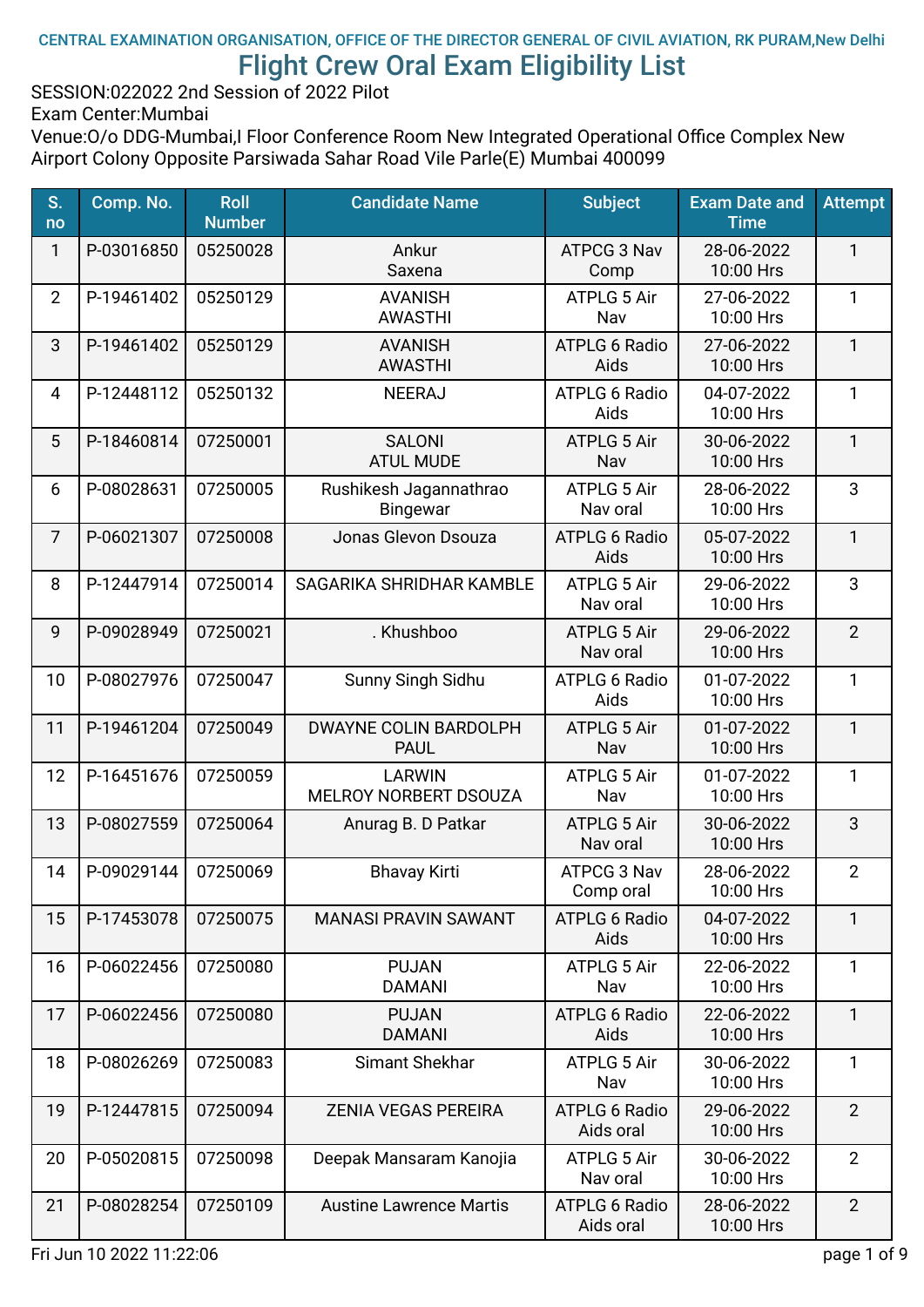SESSION:022022 2nd Session of 2022 Pilot

Exam Center:Mumbai

Venue: O/o DDG-Mumbai, I Floor Conference Room New Integrated Operational Office Complex New Airport Colony Opposite Parsiwada Sahar Road Vile Parle(E) Mumbai 400099

| S.<br>no | Comp. No.  | <b>Roll</b><br><b>Number</b> | <b>Candidate Name</b>                     | <b>Subject</b>                    | <b>Exam Date and</b><br><b>Time</b> | <b>Attempt</b> |
|----------|------------|------------------------------|-------------------------------------------|-----------------------------------|-------------------------------------|----------------|
| 22       | P-19462981 | 07250114                     | <b>UDHAYA NARASIMHAN</b><br><b>GUPTHA</b> | <b>ATPLG 5 Air</b><br>Nav         | 04-07-2022<br>10:00 Hrs             | 1              |
| 23       | P-13449088 | 07250124                     | KAIROZE ROHINTON VEVAL                    | <b>ATPLG 5 Air</b><br>Nav oral    | 24-06-2022<br>10:00 Hrs             | 2              |
| 24       | P-13449088 | 07250124                     | KAIROZE ROHINTON VEVAI                    | <b>ATPLG 6 Radio</b><br>Aids oral | 24-06-2022<br>10:00 Hrs             | $\overline{2}$ |
| 25       | P-19460362 | 07250132                     | <b>KALASH</b><br><b>AGRAWAL</b>           | <b>ATPLG 5 Air</b><br>Nav         | 27-06-2022<br>10:00 Hrs             | $\mathbf{1}$   |
| 26       | P-19460362 | 07250132                     | <b>KALASH</b><br><b>AGRAWAL</b>           | <b>ATPLG 6 Radio</b><br>Aids      | 27-06-2022<br>10:00 Hrs             | $\mathbf{1}$   |
| 27       | P-18454632 | 07250134                     | PRATIK ANANT INERKAR                      | <b>ATPLG 5 Air</b><br>Nav         | 01-07-2022<br>10:00 Hrs             | $\mathbf{1}$   |
| 28       | P-07025303 | 07250135                     | Abhai Kumar Srivastava                    | ATPCG 3 Nav<br>Comp               | 28-06-2022<br>10:00 Hrs             | 1              |
| 29       | P-09030566 | 07250136                     | Adrika Mahajan                            | <b>ATPLG 5 Air</b><br>Nav         | 23-06-2022<br>10:00 Hrs             | $\mathbf{1}$   |
| 30       | P-09030566 | 07250136                     | Adrika Mahajan                            | <b>ATPLG 6 Radio</b><br>Aids      | 23-06-2022<br>10:00 Hrs             | 1              |
| 31       | P-07025374 | 07250142                     | Ishan Chandu Dave                         | ATPLG 5 Air<br>Nav                | 04-07-2022<br>10:00 Hrs             | $\mathbf{1}$   |
| 32       | P-08028665 | 07250144                     | Abhijeet Arun Bhosale                     | <b>ATPLG 6 Radio</b><br>Aids      | 30-06-2022<br>10:00 Hrs             | $\mathbf{1}$   |
| 33       | P-13448867 | 07250145                     | S.SABHARISH                               | <b>ATPLG 5 Air</b><br>Nav oral    | 24-06-2022<br>10:00 Hrs             | 3              |
| 34       | P-13448867 | 07250145                     | <b>S.SABHARISH</b>                        | <b>ATPLG 6 Radio</b><br>Aids oral | 24-06-2022<br>10:00 Hrs             | 3              |
| 35       | P-17453682 | 07250146                     | <b>FAIZAN RIZWAN BAIG</b>                 | <b>ATPLG 5 Air</b><br>Nav oral    | 29-06-2022<br>10:00 Hrs             | $\overline{2}$ |
| 36       | P-08026870 | 07250151                     | DHIREN KUMAR ANIL PAREKH                  | <b>ATPLG 5 Air</b><br>Nav         | 01-07-2022<br>10:00 Hrs             | 1              |
| 37       | P-19460265 | 07250152                     | PRADHAN BISHWAJIT KISHOR<br><b>KUMAR</b>  | <b>ATPLG 5 Air</b><br>Nav         | 01-07-2022<br>10:00 Hrs             | $\mathbf{1}$   |
| 38       | P-08028258 | 07250162                     | <b>Shanel Milton Monteiro</b>             | <b>ATPLG 6 Radio</b><br>Aids oral | 28-06-2022<br>10:00 Hrs             | 3              |
| 39       | P-20461115 | 07250168                     | <b>SARTHAK</b><br><b>GROVER</b>           | <b>ATPLG 5 Air</b><br>Nav         | 04-07-2022<br>10:00 Hrs             | $\mathbf{1}$   |
| 40       | P-16451409 | 07250170                     | <b>MEHR HOSHANG SETHNA</b>                | ATPLG 5 Air<br>Nav oral           | 30-06-2022<br>10:00 Hrs             | 3              |
| 41       | P-17453853 | 07250171                     | APOORV ATUL PURANDARE                     | <b>ATPLG 5 Air</b><br>Nav oral    | 29-06-2022<br>10:00 Hrs             | $\overline{2}$ |
| 42       | P-15450732 | 07250177                     | <b>SRUTHI LAJU</b>                        | ATPLG 5 Air<br>Nav                | 30-06-2022<br>10:00 Hrs             | $\mathbf{1}$   |
| 43       | P-07024606 | 07250180                     | Amrit Jawaharlal Chandani                 | <b>ATPLG 5 Air</b><br>Nav         | 04-07-2022<br>10:00 Hrs             | $\mathbf{1}$   |

Fri Jun 10 2022 11:22:06 page 2 of 9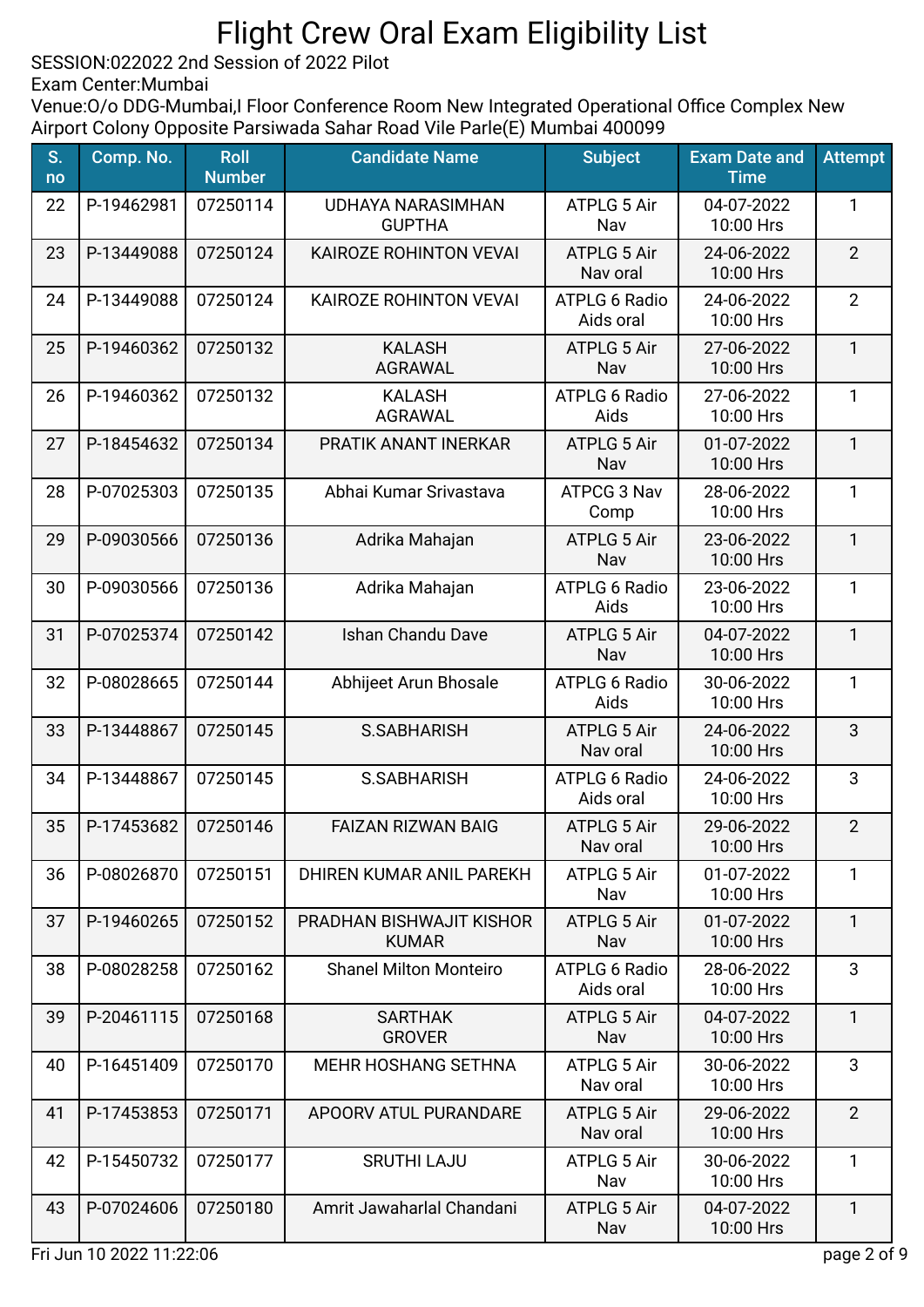SESSION:022022 2nd Session of 2022 Pilot

Exam Center:Mumbai

| S.<br>no | Comp. No.  | <b>Roll</b><br><b>Number</b> | <b>Candidate Name</b>          | <b>Subject</b>                    | <b>Exam Date and</b><br><b>Time</b> | <b>Attempt</b> |
|----------|------------|------------------------------|--------------------------------|-----------------------------------|-------------------------------------|----------------|
| 44       | P-18455477 | 07250183                     | PARAS VIRENDRA HAZARE          | <b>ATPLG 5 Air</b><br>Nav         | 27-06-2022<br>10:00 Hrs             | 1              |
| 45       | P-18455477 | 07250183                     | PARAS VIRENDRA HAZARE          | <b>ATPLG 6 Radio</b><br>Aids      | 27-06-2022<br>10:00 Hrs             | $\mathbf{1}$   |
| 46       | P-18460007 | 07250197                     | <b>VIR NEERAV PATEL</b>        | ATPLG 5 Air<br>Nav                | 04-07-2022<br>10:00 Hrs             | 1              |
| 47       | P-06022080 | 07250202                     | Vijay Goud Saddagoni           | <b>ATPCG 3 Nav</b><br>Comp oral   | 28-06-2022<br>10:00 Hrs             | 3              |
| 48       | P-09029781 | 07250211                     | Afaque Qureshi                 | ATPLG 5 Air<br>Nav oral           | 23-06-2022<br>10:00 Hrs             | 3              |
| 49       | P-09029781 | 07250211                     | Afaque Qureshi                 | <b>ATPLG 6 Radio</b><br>Aids oral | 23-06-2022<br>10:00 Hrs             | 3              |
| 50       | P-18454160 | 07250223                     | NIDHI MANGESH BHOSALE          | <b>ATPLG 5 Air</b><br>Nav oral    | 24-06-2022<br>10:00 Hrs             | $\overline{2}$ |
| 51       | P-18454160 | 07250223                     | NIDHI MANGESH BHOSALE          | <b>ATPLG 6 Radio</b><br>Aids oral | 24-06-2022<br>10:00 Hrs             | $\overline{2}$ |
| 52       | P-17452500 | 07250233                     | <b>NEIL POWELL</b>             | <b>ATPLG 5 Air</b><br>Nav oral    | 24-06-2022<br>10:00 Hrs             | $\overline{2}$ |
| 53       | P-17452500 | 07250233                     | <b>NEIL POWELL</b>             | <b>ATPLG 6 Radio</b><br>Aids oral | 24-06-2022<br>10:00 Hrs             | $\overline{2}$ |
| 54       | P-08027221 | 07250235                     | Bhrigu Gaurav Bhardwaj         | <b>ATPLG 5 Air</b><br>Nav oral    | 30-06-2022<br>10:00 Hrs             | $\overline{2}$ |
| 55       | P-06023447 | 07250246                     | Sudhir Buddhavarapu            | <b>ATPLG 6 Radio</b><br>Aids oral | 28-06-2022<br>10:00 Hrs             | $\overline{2}$ |
| 56       | P-08028406 | 07250249                     | Sonam Mahendra Jadhav          | <b>ATPLG 6 Radio</b><br>Aids oral | 23-06-2022<br>10:00 Hrs             | 3              |
| 57       | P-08028406 | 07250249                     | Sonam Mahendra Jadhav          | <b>ATPLG 5 Air</b><br>Nav         | 23-06-2022<br>10:00 Hrs             | 1              |
| 58       | P-09028968 | 07250260                     | Sharmeen Farrokh Magra         | <b>ATPLG 6 Radio</b><br>Aids      | 01-07-2022<br>10:00 Hrs             | 1              |
| 59       | P-12448094 | 07250276                     | <b>ABHISHEK DEEPAK VICHARE</b> | <b>ATPLG 6 Radio</b><br>Aids      | 04-07-2022<br>10:00 Hrs             | 1              |
| 60       | P-13448992 | 07250279                     | <b>JAYESH VIJAY KESWANI</b>    | ATPLG 6 Radio<br>Aids oral        | 28-06-2022<br>10:00 Hrs             | $\overline{2}$ |
| 61       | P-18455049 | 07250281                     | <b>AYUSH KUMAR</b>             | <b>ATPLG 6 Radio</b><br>Aids      | 30-06-2022<br>10:00 Hrs             | 1              |
| 62       | P-08026394 | 07250291                     | Pratik Shailesh Nandwana       | <b>ATPLG 5 Air</b><br>Nav         | 22-06-2022<br>10:00 Hrs             | 1              |
| 63       | P-08026394 | 07250291                     | Pratik Shailesh Nandwana       | <b>ATPLG 6 Radio</b><br>Aids      | 22-06-2022<br>10:00 Hrs             | 1              |
| 64       | P-05019856 | 07250294                     | Archana Rajendra Bhatia        | <b>ATPLG 5 Air</b><br>Nav oral    | 22-06-2022<br>10:00 Hrs             | 3              |
| 65       | P-05019856 | 07250294                     | Archana Rajendra Bhatia        | <b>ATPLG 6 Radio</b><br>Aids      | 22-06-2022<br>10:00 Hrs             | 1              |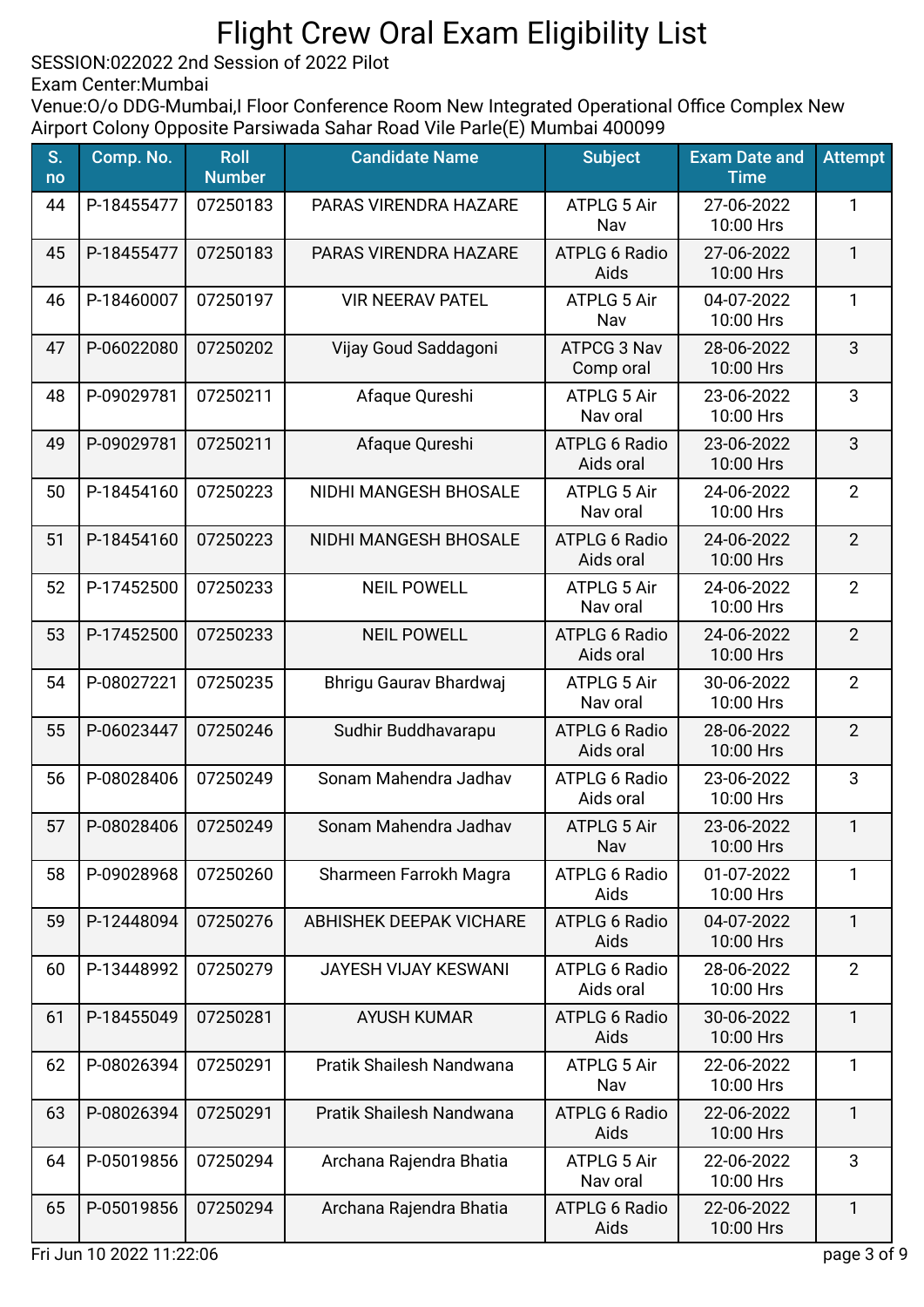SESSION:022022 2nd Session of 2022 Pilot

Exam Center:Mumbai

Venue: O/o DDG-Mumbai, I Floor Conference Room New Integrated Operational Office Complex New Airport Colony Opposite Parsiwada Sahar Road Vile Parle(E) Mumbai 400099

| S.<br>no | Comp. No.  | <b>Roll</b><br><b>Number</b> | <b>Candidate Name</b>           | <b>Subject</b>                    | <b>Exam Date and</b><br><b>Time</b> | <b>Attempt</b> |
|----------|------------|------------------------------|---------------------------------|-----------------------------------|-------------------------------------|----------------|
| 66       | P-08026545 | 07250298                     | Bhushan Dinkar Gaikwad          | <b>ATPLG 5 Air</b><br>Nav oral    | 22-06-2022<br>10:00 Hrs             | $\overline{2}$ |
| 67       | P-08026545 | 07250298                     | <b>Bhushan Dinkar Gaikwad</b>   | <b>ATPLG 6 Radio</b><br>Aids      | 22-06-2022<br>10:00 Hrs             | $\mathbf{1}$   |
| 68       | P-10031668 | 07250304                     | Shashank Vilas Naringrekar      | <b>ATPLG 6 Radio</b><br>Aids      | 05-07-2022<br>10:00 Hrs             | $\mathbf{1}$   |
| 69       | P-12447868 | 07250308                     | EDWIN SAJU JOSEPH               | <b>ATPLG 5 Air</b><br>Nav         | 04-07-2022<br>10:00 Hrs             | $\mathbf{1}$   |
| 70       | P-10032227 | 07250315                     | <b>Harshal Sunil Karvir</b>     | <b>ATPLG 6 Radio</b><br>Aids      | 30-06-2022<br>10:00 Hrs             | $\mathbf{1}$   |
| 71       | P-16451364 | 07250336                     | <b>ARMAAN SINGH GILL</b>        | <b>ATPLG 6 Radio</b><br>Aids      | 01-07-2022<br>10:00 Hrs             | $\mathbf{1}$   |
| 72       | P-08027023 | 07250348                     | Shrey Rajesh Gandhi             | <b>ATPLG 5 Air</b><br>Nav oral    | 23-06-2022<br>10:00 Hrs             | $\overline{2}$ |
| 73       | P-08027023 | 07250348                     | Shrey Rajesh Gandhi             | <b>ATPLG 6 Radio</b><br>Aids oral | 23-06-2022<br>10:00 Hrs             | $\overline{2}$ |
| 74       | P-19461025 | 07250360                     | <b>ABHISHEK</b><br><b>MENON</b> | <b>ATPLG 6 Radio</b><br>Aids      | 04-07-2022<br>10:00 Hrs             | $\mathbf{1}$   |
| 75       | P-10032978 | 07250366                     | Rylan Albion Lobo               | <b>ATPLG 6 Radio</b><br>Aids oral | 29-06-2022<br>10:00 Hrs             | $\overline{2}$ |
| 76       | P-17452697 | 07250371                     | YOHAN BAJAJ                     | <b>ATPLG 5 Air</b><br>Nav oral    | 24-06-2022<br>10:00 Hrs             | $\overline{2}$ |
| 77       | P-17452697 | 07250371                     | YOHAN BAJAJ                     | <b>ATPLG 6 Radio</b><br>Aids oral | 24-06-2022<br>10:00 Hrs             | $\overline{2}$ |
| 78       | P-10033027 | 07250375                     | Mallesh Narayan Garvandla       | <b>ATPLG 6 Radio</b><br>Aids oral | 23-06-2022<br>10:00 Hrs             | $\overline{2}$ |
| 79       | P-10033027 | 07250375                     | Mallesh Narayan Garvandla       | <b>ATPLG 5 Air</b><br>Nav oral    | 23-06-2022<br>10:00 Hrs             | $\overline{2}$ |
| 80       | P-19461485 | 07250384                     | <b>INDRANEEL SANDEEP PATIL</b>  | <b>ATPLG 5 Air</b><br>Nav         | 27-06-2022<br>10:00 Hrs             | 1              |
| 81       | P-19461485 | 07250384                     | <b>INDRANEEL SANDEEP PATIL</b>  | <b>ATPLG 6 Radio</b><br>Aids      | 27-06-2022<br>10:00 Hrs             | $\mathbf{1}$   |
| 82       | P-15450636 | 07250395                     | <b>TANVI DILIP GANDHI</b>       | <b>ATPLG 6 Radio</b><br>Aids      | 04-07-2022<br>10:00 Hrs             | $\mathbf{1}$   |
| 83       | P-14449991 | 07250399                     | <b>LOUIS NICHOLAS LOBO</b>      | <b>ATPLG 5 Air</b><br>Nav oral    | 29-06-2022<br>10:00 Hrs             | 2              |
| 84       | P-08027999 | 07250402                     | Varsha Ganesh S                 | <b>ATPLG 5 Air</b><br>Nav oral    | 28-06-2022<br>10:00 Hrs             | $\overline{2}$ |
| 85       | P-18455692 | 07250410                     | SAAHIL PRASHANT TRIVEDI         | <b>ATPLG 5 Air</b><br>Nav         | 27-06-2022<br>10:00 Hrs             | $\mathbf{1}$   |
| 86       | P-18455692 | 07250410                     | SAAHIL PRASHANT TRIVEDI         | <b>ATPLG 6 Radio</b><br>Aids      | 27-06-2022<br>10:00 Hrs             | 1              |
| 87       | P-19460995 | 07250414                     | AMAN RAKESH VERMA               | <b>ATPLG 5 Air</b><br>Nav         | 27-06-2022<br>10:00 Hrs             | $\mathbf{1}$   |

Fri Jun 10 2022 11:22:06 page 4 of 9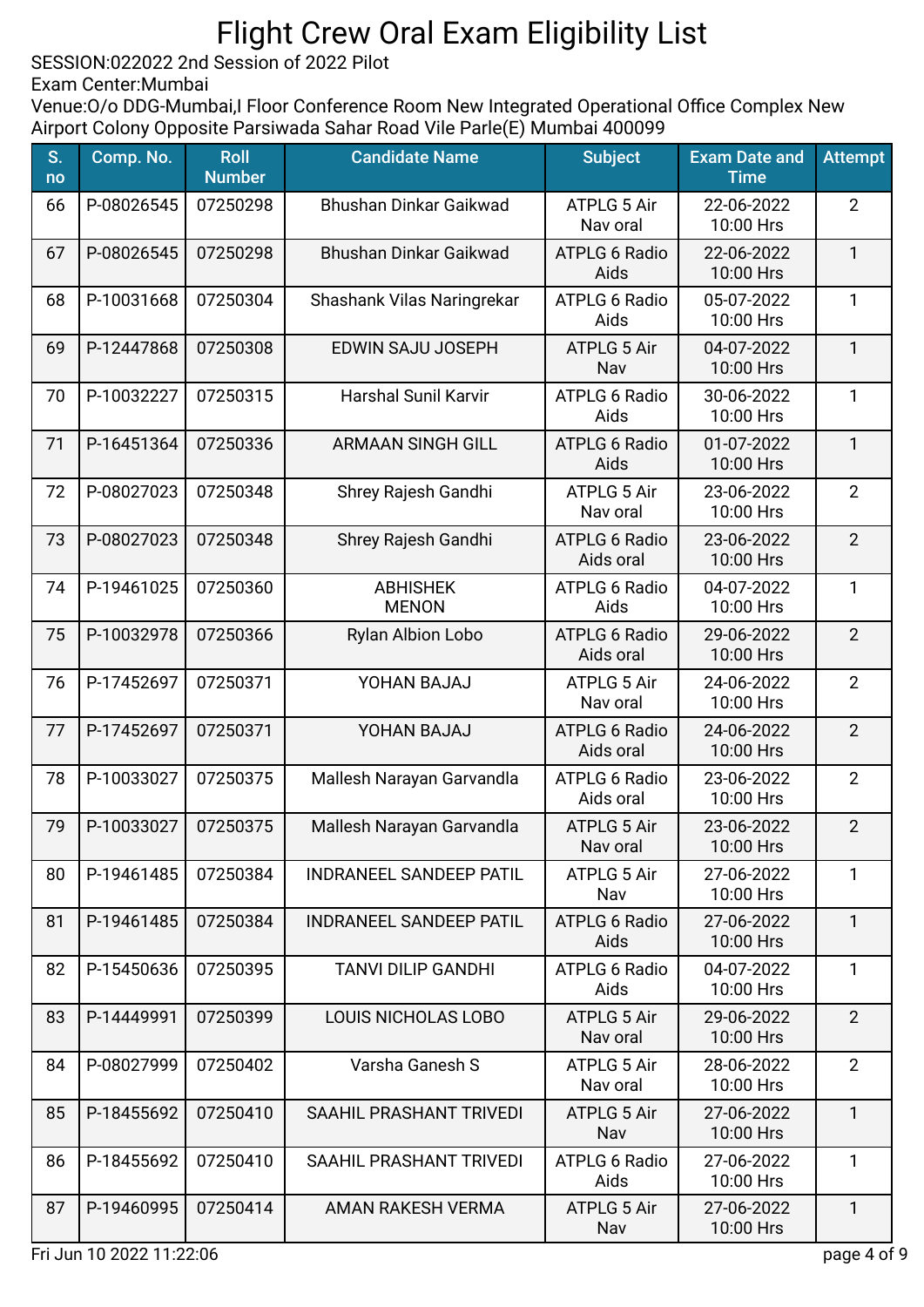SESSION:022022 2nd Session of 2022 Pilot

Exam Center:Mumbai

Venue: O/o DDG-Mumbai, I Floor Conference Room New Integrated Operational Office Complex New Airport Colony Opposite Parsiwada Sahar Road Vile Parle(E) Mumbai 400099

| S.<br>no | Comp. No.  | <b>Roll</b><br><b>Number</b> | <b>Candidate Name</b>                     | <b>Subject</b>                    | <b>Exam Date and</b><br><b>Time</b> | <b>Attempt</b> |
|----------|------------|------------------------------|-------------------------------------------|-----------------------------------|-------------------------------------|----------------|
| 88       | P-19460995 | 07250414                     | <b>AMAN RAKESH VERMA</b>                  | <b>ATPLG 6 Radio</b><br>Aids      | 27-06-2022<br>10:00 Hrs             | 1              |
| 89       | P-11034508 | 07250415                     | <b>Hrishikesh Paresh Mahant</b>           | <b>ATPLG 6 Radio</b><br>Aids      | 05-07-2022<br>10:00 Hrs             | $\mathbf{1}$   |
| 90       | P-16451853 | 07250417                     | NIVEDITA BISWADIP BOSE                    | ATPLG 6 Radio<br>Aids             | 01-07-2022<br>10:00 Hrs             | $\mathbf{1}$   |
| 91       | P-17452728 | 07250425                     | MICHAEL JOSEPH DGAMA                      | <b>ATPLG 6 Radio</b><br>Aids oral | 29-06-2022<br>10:00 Hrs             | $\overline{2}$ |
| 92       | P-14449848 | 07250427                     | KARTHIKEYAN GOVINDARAJAN                  | <b>ATPLG 5 Air</b><br>Nav oral    | 30-06-2022<br>10:00 Hrs             | 3              |
| 93       | P-10031617 | 07250439                     | Saurabh Kishor More                       | <b>ATPLG 5 Air</b><br>Nav oral    | 29-06-2022<br>10:00 Hrs             | $\overline{2}$ |
| 94       | P-17452957 | 07250444                     | <b>KRISHNA RAJESH SONI</b>                | <b>ATPLG 5 Air</b><br>Nav oral    | 24-06-2022<br>10:00 Hrs             | $\overline{2}$ |
| 95       | P-17452957 | 07250444                     | <b>KRISHNA RAJESH SONI</b>                | <b>ATPLG 6 Radio</b><br>Aids oral | 24-06-2022<br>10:00 Hrs             | $\overline{2}$ |
| 96       | P-11033535 | 07250447                     | Esha Amar Padalkar                        | <b>ATPLG 5 Air</b><br>Nav oral    | 28-06-2022<br>10:00 Hrs             | 3              |
| 97       | P-04017892 | 07250457                     | Rohit Kumar Bakshi                        | <b>ATPLG 5 Air</b><br>Nav oral    | 28-06-2022<br>10:00 Hrs             | $\overline{2}$ |
| 98       | P-09029879 | 07250460                     | Ankita Ashok Padwal                       | ATPLG 5 Air<br>Nav oral           | 23-06-2022<br>10:00 Hrs             | $\overline{2}$ |
| 99       | P-09029879 | 07250460                     | Ankita Ashok Padwal                       | <b>ATPLG 6 Radio</b><br>Aids oral | 23-06-2022<br>10:00 Hrs             | $\overline{2}$ |
| 100      | P-05018188 | 07250464                     | Pooja Dinesh Kantharia                    | <b>ATPLG 5 Air</b><br>Nav oral    | 22-06-2022<br>10:00 Hrs             | 3              |
| 101      | P-05018188 | 07250464                     | Pooja Dinesh Kantharia                    | <b>ATPLG 6 Radio</b><br>Aids oral | 22-06-2022<br>10:00 Hrs             | 3              |
| 102      | P-10031966 | 07250465                     | Janhavi Kailash Singh                     | <b>ATPLG 5 Air</b><br>Nav         | 01-07-2022<br>10:00 Hrs             | 1              |
| 103      | P-10031616 | 07250469                     | Sai Kiran Challagulla                     | <b>ATPLG 6 Radio</b><br>Aids      | 01-07-2022<br>10:00 Hrs             | $\mathbf{1}$   |
| 104      | P-10033032 | 07250483                     | Sukumar Chaluvadi                         | <b>ATPLG 5 Air</b><br>Nav oral    | 29-06-2022<br>10:00 Hrs             | $\overline{2}$ |
| 105      | P-16452070 | 07250498                     | PRATIK SIDHARAM SALIMATH                  | <b>ATPLG 6 Radio</b><br>Aids oral | 29-06-2022<br>10:00 Hrs             | $\overline{2}$ |
| 106      | P-11447695 | 07250505                     | DHARMIL MAHESH JOSHI                      | <b>ATPLG 6 Radio</b><br>Aids oral | 24-06-2022<br>10:00 Hrs             | $\overline{2}$ |
| 107      | P-11447695 | 07250505                     | DHARMIL MAHESH JOSHI                      | <b>ATPLG 5 Air</b><br>Nav         | 24-06-2022<br>10:00 Hrs             | $\mathbf{1}$   |
| 108      | P-14449364 | 07250506                     | <b>ACHARYA KETUL</b><br><b>UMESHKUMAR</b> | <b>ATPLG 5 Air</b><br>Nav         | 04-07-2022<br>10:00 Hrs             | $\mathbf{1}$   |
| 109      | P-15450489 | 07250507                     | SIDDHANTH NITEEN JADHAV                   | <b>ATPLG 5 Air</b><br>Nav oral    | 30-06-2022<br>10:00 Hrs             | $\overline{2}$ |

Fri Jun 10 2022 11:22:06 page 5 of 9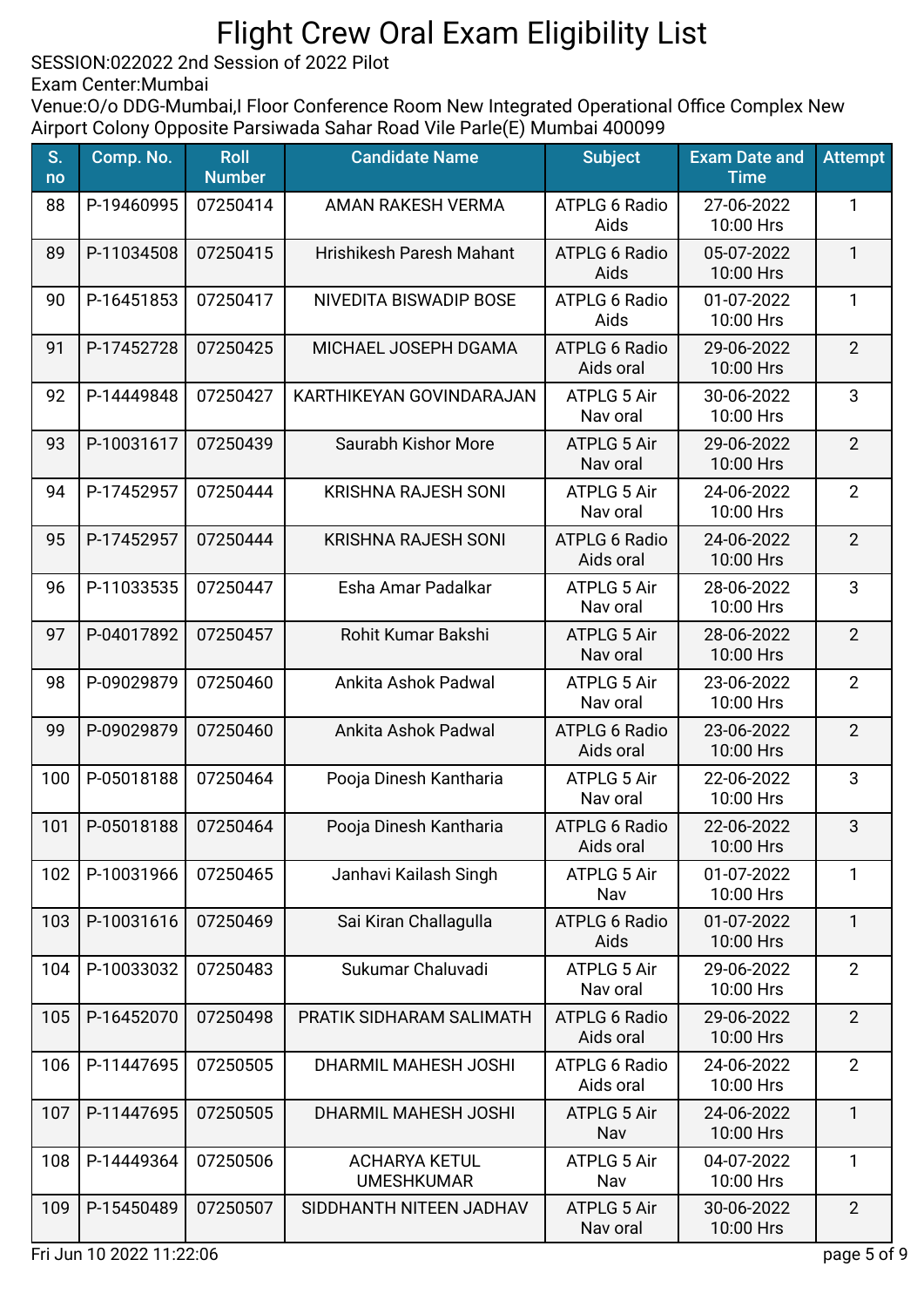SESSION:022022 2nd Session of 2022 Pilot

Exam Center:Mumbai

Venue: O/o DDG-Mumbai, I Floor Conference Room New Integrated Operational Office Complex New Airport Colony Opposite Parsiwada Sahar Road Vile Parle(E) Mumbai 400099

| S.<br>no | Comp. No.  | <b>Roll</b><br><b>Number</b> | <b>Candidate Name</b>                       | <b>Subject</b>                    | <b>Exam Date and</b><br><b>Time</b> | <b>Attempt</b> |
|----------|------------|------------------------------|---------------------------------------------|-----------------------------------|-------------------------------------|----------------|
| 110      | P-08028332 | 07250513                     | <b>FARISHTE ROHINTON SURTY</b>              | <b>ATPLG 6 Radio</b><br>Aids      | 05-07-2022<br>10:00 Hrs             | 1              |
| 111      | P-96011155 | 07250516                     | <b>Shailesh Baban Pote</b>                  | <b>ATPLG 6 Radio</b><br>Aids oral | 28-06-2022<br>10:00 Hrs             | $\overline{2}$ |
| 112      | P-08026266 | 07250522                     | Manthan Kiran Thakker                       | <b>ATPLG 6 Radio</b><br>Aids      | 04-07-2022<br>10:00 Hrs             | $\mathbf{1}$   |
| 113      | P-06022356 | 07250524                     | Varun Rakesh Bhansali                       | <b>ATPLG 5 Air</b><br>Nav oral    | 29-06-2022<br>10:00 Hrs             | $\overline{2}$ |
| 114      | P-17452956 | 07250533                     | <b>RAJITESH RAINA</b>                       | <b>ATPLG 6 Radio</b><br>Aids oral | 29-06-2022<br>10:00 Hrs             | $\overline{2}$ |
| 115      | P-16451716 | 07250557                     | LAXMINARASIMHA<br><b>SHAMSUNDAR PERUMAL</b> | <b>ATPLG 5 Air</b><br>Nav         | 24-06-2022<br>10:00 Hrs             | $\mathbf{1}$   |
| 116      | P-16451716 | 07250557                     | LAXMINARASIMHA<br>SHAMSUNDAR PERUMAL        | <b>ATPLG 6 Radio</b><br>Aids      | 24-06-2022<br>10:00 Hrs             | 1              |
| 117      | P-16451912 | 07250563                     | <b>SALONI BAKULESH MER</b>                  | <b>ATPLG 5 Air</b><br>Nav oral    | 24-06-2022<br>10:00 Hrs             | $\overline{2}$ |
| 118      | P-16451912 | 07250563                     | <b>SALONI BAKULESH MER</b>                  | <b>ATPLG 6 Radio</b><br>Aids oral | 24-06-2022<br>10:00 Hrs             | $\overline{2}$ |
| 119      | P-15450639 | 07250565                     | KARISHMA RASHID KANGA                       | <b>ATPLG 6 Radio</b><br>Aids      | 04-07-2022<br>10:00 Hrs             | $\mathbf{1}$   |
| 120      | P-17453745 | 07250570                     | <b>GAUTAM KUMAR VERMA</b>                   | <b>ATPLG 6 Radio</b><br>Aids      | 29-06-2022<br>10:00 Hrs             | $\mathbf{1}$   |
| 121      | P-19460626 | 07250571                     | ADAM CLEMENT DE SOUZA                       | <b>ATPLG 6 Radio</b><br>Aids      | 27-06-2022<br>10:00 Hrs             | $\mathbf{1}$   |
| 122      | P-19460626 | 07250571                     | ADAM CLEMENT DE SOUZA                       | <b>ATPLG 5 Air</b><br>Nav         | 27-06-2022<br>10:00 Hrs             | $\mathbf{1}$   |
| 123      | P-17453464 | 07250576                     | SIDDHARTH MATHUR                            | <b>ATPLG 6 Radio</b><br>Aids oral | 28-06-2022<br>10:00 Hrs             | $\overline{2}$ |
| 124      | P-16451940 | 07250580                     | ONKAR ADINATH SATTE                         | <b>ATPLG 5 Air</b><br>Nav oral    | 29-06-2022<br>10:00 Hrs             | 3              |
| 125      | P-18460353 | 07250585                     | <b>VATSAL KIRAN THAKKAR</b>                 | <b>ATPLG 6 Radio</b><br>Aids      | 05-07-2022<br>10:00 Hrs             | $\mathbf{1}$   |
| 126      | P-18460157 | 07250591                     | <b>AISWARYA</b><br><b>JOSE</b>              | <b>ATPLG 5 Air</b><br>Nav oral    | 22-06-2022<br>10:00 Hrs             | $\overline{2}$ |
| 127      | P-18460157 | 07250591                     | <b>AISWARYA</b><br><b>JOSE</b>              | <b>ATPLG 6 Radio</b><br>Aids oral | 22-06-2022<br>10:00 Hrs             | $\overline{2}$ |
| 128      | P-08027014 | 07250593                     | Avinash Neeraj                              | <b>ATPLG 5 Air</b><br>Nav         | 23-06-2022<br>10:00 Hrs             | $\mathbf{1}$   |
| 129      | P-08027014 | 07250593                     | Avinash Neeraj                              | <b>ATPLG 6 Radio</b><br>Aids      | 23-06-2022<br>10:00 Hrs             | $\mathbf{1}$   |
| 130      | P-11034270 | 07250604                     | Vedant Vivek Sharma                         | <b>ATPLG 5 Air</b><br>Nav oral    | 23-06-2022<br>10:00 Hrs             | $\overline{2}$ |
| 131      | P-11034270 | 07250604                     | <b>Vedant Vivek Sharma</b>                  | <b>ATPLG 6 Radio</b><br>Aids      | 23-06-2022<br>10:00 Hrs             | 1              |

Fri Jun 10 2022 11:22:06 page 6 of 9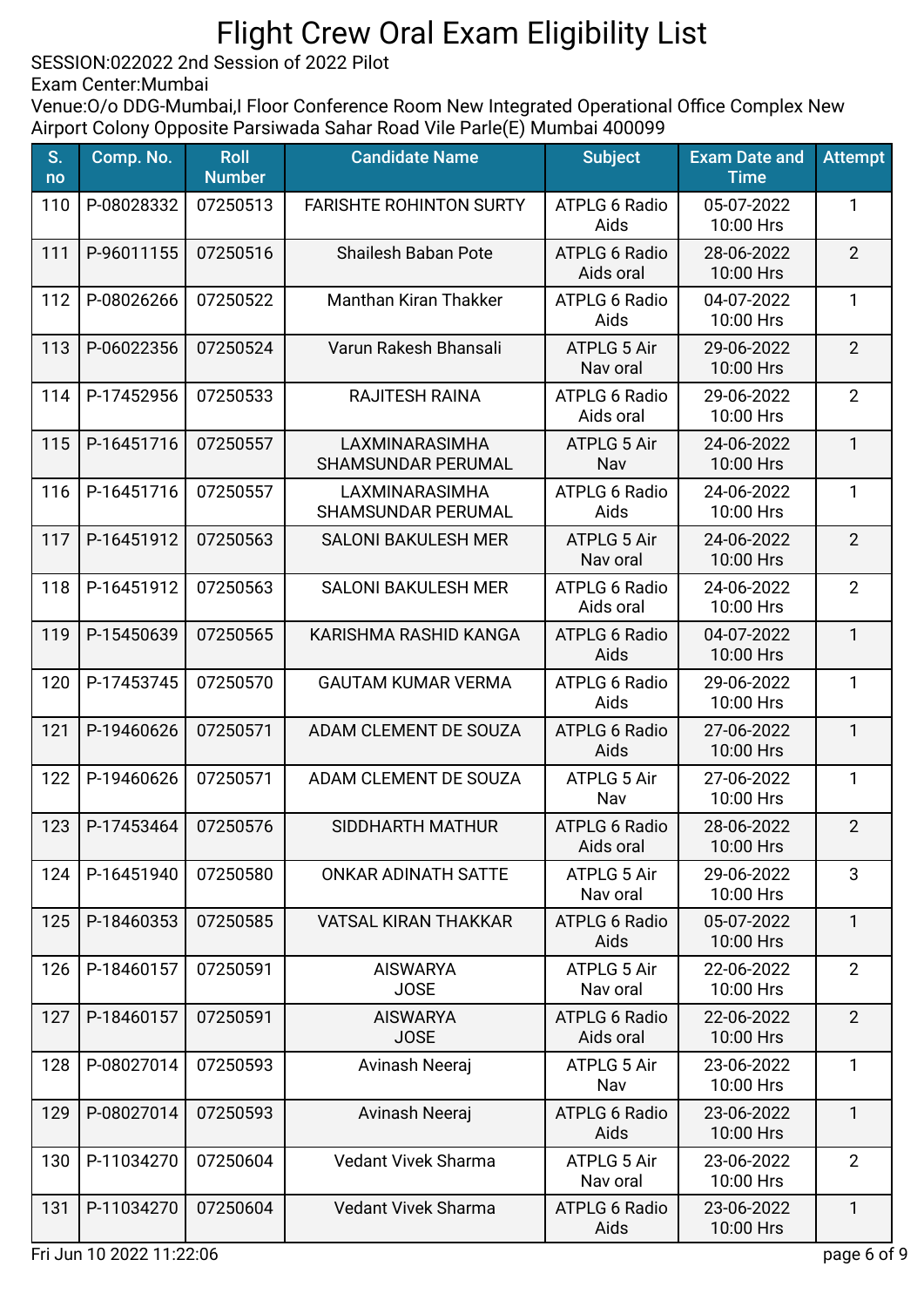SESSION:022022 2nd Session of 2022 Pilot

Exam Center:Mumbai

Venue: O/o DDG-Mumbai, I Floor Conference Room New Integrated Operational Office Complex New Airport Colony Opposite Parsiwada Sahar Road Vile Parle(E) Mumbai 400099

| S.<br>no | Comp. No.  | <b>Roll</b><br><b>Number</b> | <b>Candidate Name</b>          | <b>Subject</b>                    | <b>Exam Date and</b><br><b>Time</b> | <b>Attempt</b> |
|----------|------------|------------------------------|--------------------------------|-----------------------------------|-------------------------------------|----------------|
| 132      | P-10031752 | 07250607                     | Nayana Duhita Reddy            | <b>ATPLG 6 Radio</b><br>Aids      | 30-06-2022<br>10:00 Hrs             | 1              |
| 133      | P-09031253 | 07250612                     | Sumit Hasmukhrai Bhuptani      | <b>ATPLG 5 Air</b><br>Nav         | 01-07-2022<br>10:00 Hrs             | $\mathbf{1}$   |
| 134      | P-06022570 | 07250622                     | Nishi Chauhan                  | <b>ATPLG 6 Radio</b><br>Aids      | 30-06-2022<br>10:00 Hrs             | $\mathbf{1}$   |
| 135      | P-18455738 | 07250628                     | ROHAN MAHENDRABHAI LAD         | <b>ATPLG 5 Air</b><br>Nav oral    | 29-06-2022<br>10:00 Hrs             | $\overline{2}$ |
| 136      | P-06022808 | 07250634                     | Krisburn Klaran Pereira        | <b>ATPLG 5 Air</b><br>Nav oral    | 22-06-2022<br>10:00 Hrs             | $\overline{2}$ |
| 137      | P-06022808 | 07250634                     | Krisburn Klaran Pereira        | <b>ATPLG 6 Radio</b><br>Aids oral | 22-06-2022<br>10:00 Hrs             | $\overline{2}$ |
| 138      | P-16451253 | 07250635                     | <b>ADIL ASIF KHATRI</b>        | <b>ATPLG 5 Air</b><br>Nav         | 24-06-2022<br>10:00 Hrs             | 1              |
| 139      | P-16451253 | 07250635                     | <b>ADIL ASIF KHATRI</b>        | <b>ATPLG 6 Radio</b><br>Aids      | 24-06-2022<br>10:00 Hrs             | $\mathbf{1}$   |
| 140      | P-16452048 | 07250637                     | DARSHAN DINESH OSWAL           | <b>ATPLG 6 Radio</b><br>Aids      | 01-07-2022<br>10:00 Hrs             | $\mathbf{1}$   |
| 141      | P-09029249 | 07250640                     | Anitha Sathyanarayana          | ATPLG 5 Air<br>Nav oral           | 23-06-2022<br>10:00 Hrs             | $\overline{2}$ |
| 142      | P-09029249 | 07250640                     | Anitha Sathyanarayana          | <b>ATPLG 6 Radio</b><br>Aids      | 23-06-2022<br>10:00 Hrs             | $\mathbf{1}$   |
| 143      | P-18455649 | 07250650                     | <b>GAGANPRATAP SINGH</b>       | <b>ATPLG 5 Air</b><br>Nav         | 01-07-2022<br>10:00 Hrs             | $\mathbf{1}$   |
| 144      | P-07023632 | 07250655                     | Serena Ann Sequeira            | ATPLG 5 Air<br>Nav oral           | 22-06-2022<br>10:00 Hrs             | $\overline{2}$ |
| 145      | P-07023632 | 07250655                     | Serena Ann Sequeira            | <b>ATPLG 6 Radio</b><br>Aids oral | 22-06-2022<br>10:00 Hrs             | $\overline{2}$ |
| 146      | P-16451122 | 07250658                     | <b>GIRISH MURLIDHAR MAHALE</b> | <b>ATPLG 5 Air</b><br>Nav         | 01-07-2022<br>10:00 Hrs             | 1              |
| 147      | P-18455671 | 07250659                     | <b>JOHANAN MAL</b>             | <b>ATPLG 5 Air</b><br>Nav         | 30-06-2022<br>10:00 Hrs             | $\mathbf{1}$   |
| 148      | P-18455461 | 07250660                     | <b>SHREYAS RAO</b>             | <b>ATPLG 5 Air</b><br>Nav         | 27-06-2022<br>10:00 Hrs             | $\mathbf{1}$   |
| 149      | P-18455461 | 07250660                     | <b>SHREYAS RAO</b>             | <b>ATPLG 6 Radio</b><br>Aids      | 27-06-2022<br>10:00 Hrs             | $\mathbf{1}$   |
| 150      | P-19460413 | 07250661                     | <b>DHRUV</b><br><b>GOKHALE</b> | <b>ATPLG 5 Air</b><br>Nav         | 27-06-2022<br>10:00 Hrs             | $\mathbf{1}$   |
| 151      | P-19460413 | 07250661                     | <b>DHRUV</b><br><b>GOKHALE</b> | <b>ATPLG 6 Radio</b><br>Aids      | 27-06-2022<br>10:00 Hrs             | $\mathbf{1}$   |
| 152      | P-09029565 | 07250671                     | Akhtar Swaleha                 | <b>ATPLG 5 Air</b><br>Nav oral    | 23-06-2022<br>10:00 Hrs             | 3              |
| 153      | P-09029565 | 07250671                     | Akhtar Swaleha                 | <b>ATPLG 6 Radio</b><br>Aids oral | 23-06-2022<br>10:00 Hrs             | 3              |

Fri Jun 10 2022 11:22:06 page 7 of 9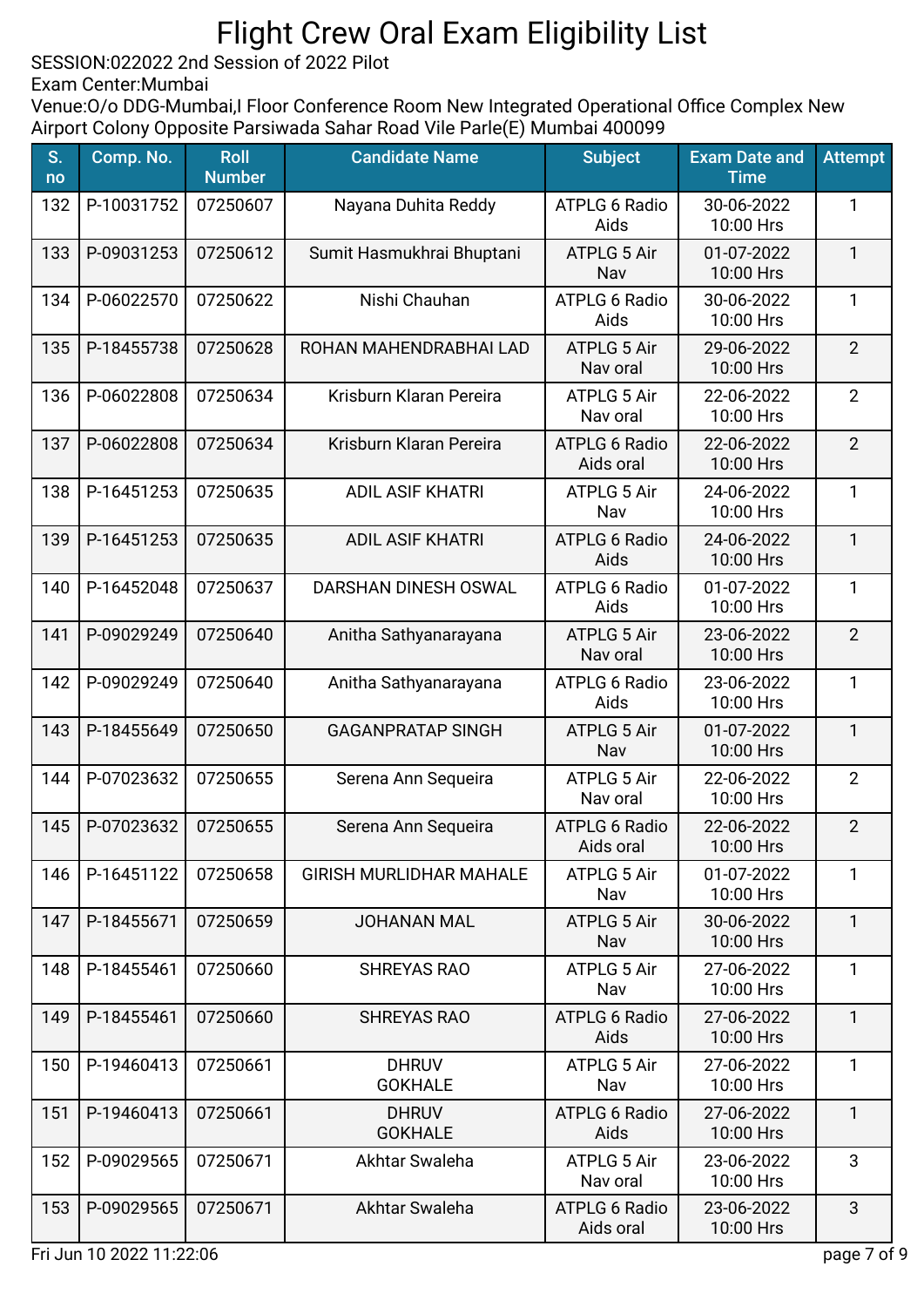SESSION:022022 2nd Session of 2022 Pilot

Exam Center:Mumbai

| S.<br>no | Comp. No.  | <b>Roll</b><br><b>Number</b> | <b>Candidate Name</b>                                | <b>Subject</b>                    | <b>Exam Date and</b><br><b>Time</b> | <b>Attempt</b> |
|----------|------------|------------------------------|------------------------------------------------------|-----------------------------------|-------------------------------------|----------------|
| 154      | P-17452625 | 07250674                     | <b>BHAVYA MAHESH SONI</b>                            | <b>ATPLG 5 Air</b><br>Nav oral    | 29-06-2022<br>10:00 Hrs             | $\overline{2}$ |
| 155      | P-12448463 | 07250691                     | <b>KEVIN ANIL BHATT</b>                              | <b>ATPLG 6 Radio</b><br>Aids      | 04-07-2022<br>10:00 Hrs             | $\mathbf{1}$   |
| 156      | P-18455130 | 25250007                     | <b>KARAN RAJ GERA</b>                                | <b>ATPLG 5 Air</b><br>Nav         | 30-06-2022<br>10:00 Hrs             | $\mathbf{1}$   |
| 157      | P-18460270 | 25250055                     | <b>SHARDUL</b><br><b>PURANDARE</b>                   | <b>ATPLG 6 Radio</b><br>Aids      | 22-06-2022<br>10:00 Hrs             | $\mathbf{1}$   |
| 158      | P-18460270 | 25250055                     | <b>SHARDUL</b><br><b>PURANDARE</b>                   | <b>ATPLG 5 Air</b><br>Nav         | 22-06-2022<br>10:00 Hrs             | $\mathbf{1}$   |
| 159      | P-17452758 | 25250115                     | <b>GURULINGAPPA</b>                                  | <b>ATPLG 6 Radio</b><br>Aids      | 04-07-2022<br>10:00 Hrs             | $\mathbf{1}$   |
| 160      | P-19460014 | 25250140                     | <b>SHREYAS RAKESH PATEL</b>                          | <b>ATPLG 5 Air</b><br>Nav         | 01-07-2022<br>10:00 Hrs             | 1              |
| 161      | P-18455432 | 25250169                     | <b>SURAJ SINGH</b>                                   | <b>ATPLG 6 Radio</b><br>Aids      | 04-07-2022<br>10:00 Hrs             | $\mathbf{1}$   |
| 162      | P-18460197 | 25250172                     | ANKITA SHIVAJI SALUNKE                               | <b>ATPLG 5 Air</b><br>Nav         | 01-07-2022<br>10:00 Hrs             | $\mathbf{1}$   |
| 163      | P-15450482 | 25250178                     | AJINKYA WANNERE                                      | <b>ATPLG 5 Air</b><br>Nav         | 30-06-2022<br>10:00 Hrs             | $\mathbf{1}$   |
| 164      | P-15450353 | 25250183                     | PRANAV NITIN MAGANLAL                                | <b>ATPLG 5 Air</b><br>Nav         | 01-07-2022<br>10:00 Hrs             | $\mathbf{1}$   |
| 165      | P-19460271 | 25250206                     | <b>ANKITA</b><br><b>SACHINSINGH</b><br><b>THAKUR</b> | <b>ATPLG 6 Radio</b><br>Aids      | 01-07-2022<br>10:00 Hrs             | $\mathbf{1}$   |
| 166      | P-10032197 | 25250214                     | <b>Rahul Murlidhar Adhav</b>                         | <b>ATPLG 5 Air</b><br>Nav         | 04-07-2022<br>10:00 Hrs             | $\mathbf{1}$   |
| 167      | P-08026383 | 25250236                     | <b>Sameer Pralhad Sawant</b>                         | <b>ATPLG 5 Air</b><br>Nav         | 01-07-2022<br>10:00 Hrs             | 1              |
| 168      | P-05019300 | 25250238                     | <b>MOHIT</b><br><b>SHINDE</b>                        | <b>ATPLG 5 Air</b><br>Nav         | 30-06-2022<br>10:00 Hrs             | 1              |
| 169      | P-16452035 | 25250269                     | DHRUVI JAIN OSWAL                                    | <b>ATPLG 5 Air</b><br>Nav oral    | 28-06-2022<br>10:00 Hrs             | 3              |
| 170      | P-09031304 | 25250270                     | Yaswanth Naga Varma<br>Mudunuri                      | <b>ATPLG 6 Radio</b><br>Aids      | 30-06-2022<br>10:00 Hrs             | $\mathbf{1}$   |
| 171      | P-12447925 | 29250022                     | AKSHAY KANTILAL VAGHELA                              | <b>ATPLG 6 Radio</b><br>Aids oral | 29-06-2022<br>10:00 Hrs             | $\overline{2}$ |
| 172      | P-18460080 | 29250024                     | <b>HARSH KUMAR VEGAD</b>                             | <b>ATPLG 5 Air</b><br>Nav         | 22-06-2022<br>10:00 Hrs             | $\mathbf{1}$   |
| 173      | P-18460080 | 29250024                     | <b>HARSH KUMAR VEGAD</b>                             | <b>ATPLG 6 Radio</b><br>Aids      | 22-06-2022<br>10:00 Hrs             | $\mathbf{1}$   |
| 174      | P-18454564 | 29250031                     | HET CHETAN SONI                                      | <b>ATPLG 5 Air</b><br>Nav oral    | 28-06-2022<br>10:00 Hrs             | 3              |